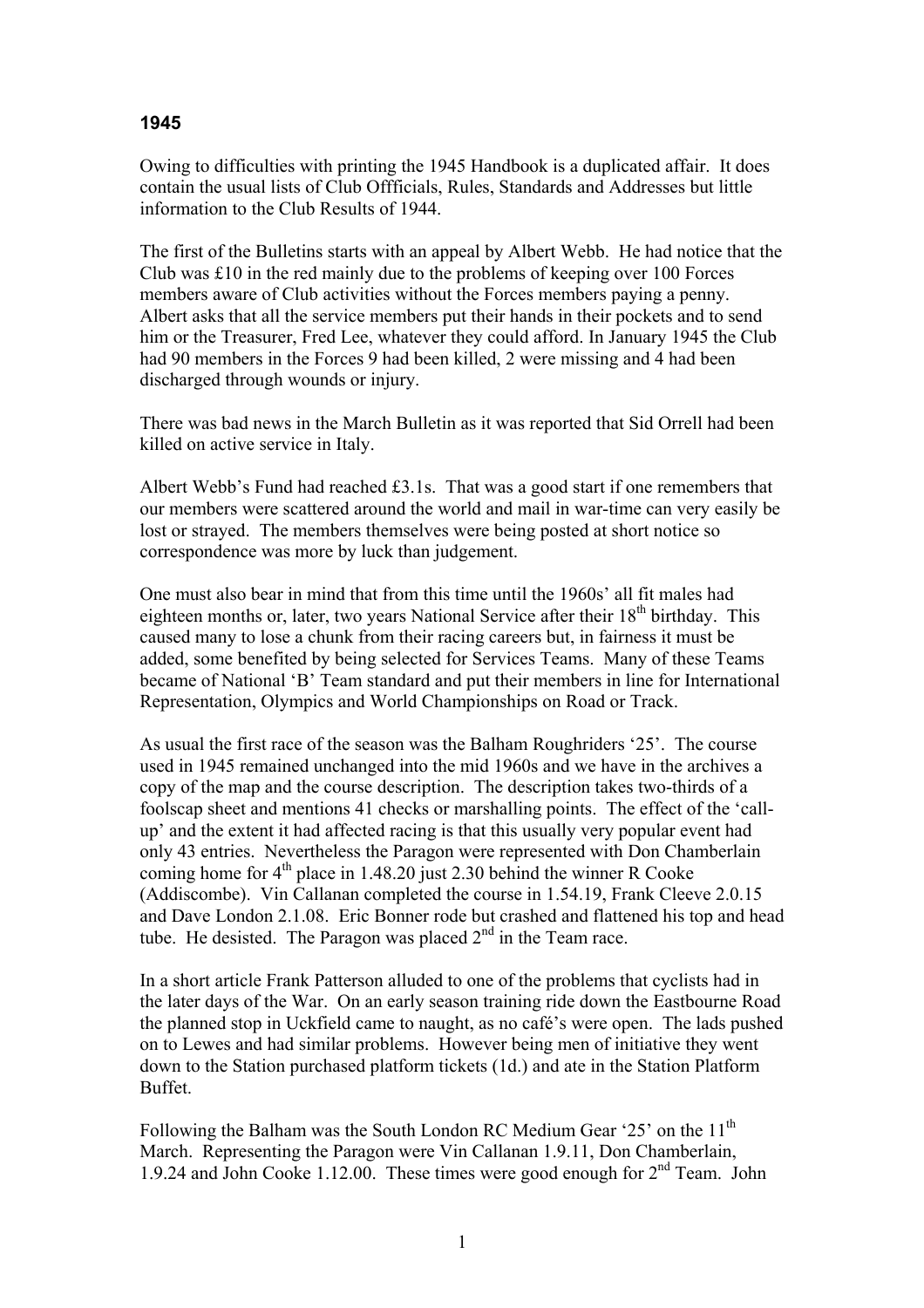had been called up earlier in the year but managed to go down with Appendicitis the day before he had to report. This ride was just two months after he went into Hospital. How do these fellows do it?

The next weekend was another SCCU event on the Portsmouth Road promoted by Stan Butler his first ever race promotion! He was disappointed at only receiving 35 entries but he was rewarded by a superb ride by Don Chamberlain who recorded the fastest time of 1.6.08. He was supported by John Cooke, 1.9.16, and Len Butler 1.11.13. Don also took the Handicap prize with 4½ minutes allowance giving him 1.1.38 and a 3' gap between him and the  $2<sup>nd</sup>$  man. Just to spoil the show the Paragon were  $2<sup>nd</sup>$  Team having to give best to the Addiscombe by 0.4 of a second!

The Club Events programme started as usual with the medium Gear '25' on the  $26<sup>th</sup>$ March that turned out to be a rather wet morning. Young John Cooke, now fully recovered, was flying taking fastest time award in 1.8.41 to win by over 2' from Vin Callanan, 1.10.53 and Len 'Shaggy' Butler 1.11.34. Cooke could not take the Handicap prize as well so that went to 'Shaggy' with a nett time of 1.6.34, Maurice Tugwell collected  $2<sup>nd</sup>$  handicap with 1.7.54 and Ron Hart  $3<sup>rd</sup>$  1.8.43. John Diplo started the season well. He did two races in one morning having had to race down to the Start He then completed the 25 miles in 1.12.16. That would have got him fitter!

Good Friday at Herne Hill! With this Meeting there was another step back to normality. We do not have the full Results but Stan Harrison must have been pleased. This year there were Paragon riders on the Programme again. John Cooke, Ron Jones, Albert Blackshaw, Maurice Tugwell and Vin Callanan were there to support Stan. Stan was knocked out of the Invitation Sprint by Lou Pond (Poly). John Cooke collected 4 half-crowns in the Course des Primes with Vin Callanan and Ron Jones backing him. Vin had the misfortune to be placed in front of Cyril Cartwright in the Roadman's Pursuit. Cartwright had just achieved every racing man's dream of beating 1 hour for 25 miles so was on great form. Maurice Tugwell rode the Meeting but had the misfortune to crash on tramlines on his way to the Track. He looked quite heroic with grazes on his face and legs.

Team races appeared on the Menu again as the Paragon Team in the St Neots '25' collected the Prize. Don Chamberlain was  $2<sup>nd</sup>$  in the event with 1.8.15 just 24" too slow and missed the handicap by 20" for  $4<sup>th</sup>$  place in that section. The winner Lagden (University) clocked 1.7.51. John Cooke and Vin Callanan both came in with 1.11.42 for equal  $10^{th}$  place. Vin was actually the Scratchman also starting 21" late!

The Treasurer reports The Albert Webb Fund had reached £3.18s.

Out on the Bath Road Don Chamberlain continued his winning ways in the Hayes Swifts '25' on the 8<sup>th</sup> April his 1.4.33 was only good enough for  $3^{rd}$  place behind George Fleming (Belle Vue) 1.1.57. In the Handicap, however, some generous soul had given him  $5\frac{1}{2}$  minutes so he collected that prize as well. Vin Callanan was  $17<sup>th</sup>$  in 1.8.36. The Paragon did not have a third man who only needed to do a 1.7 ride for the Team prize!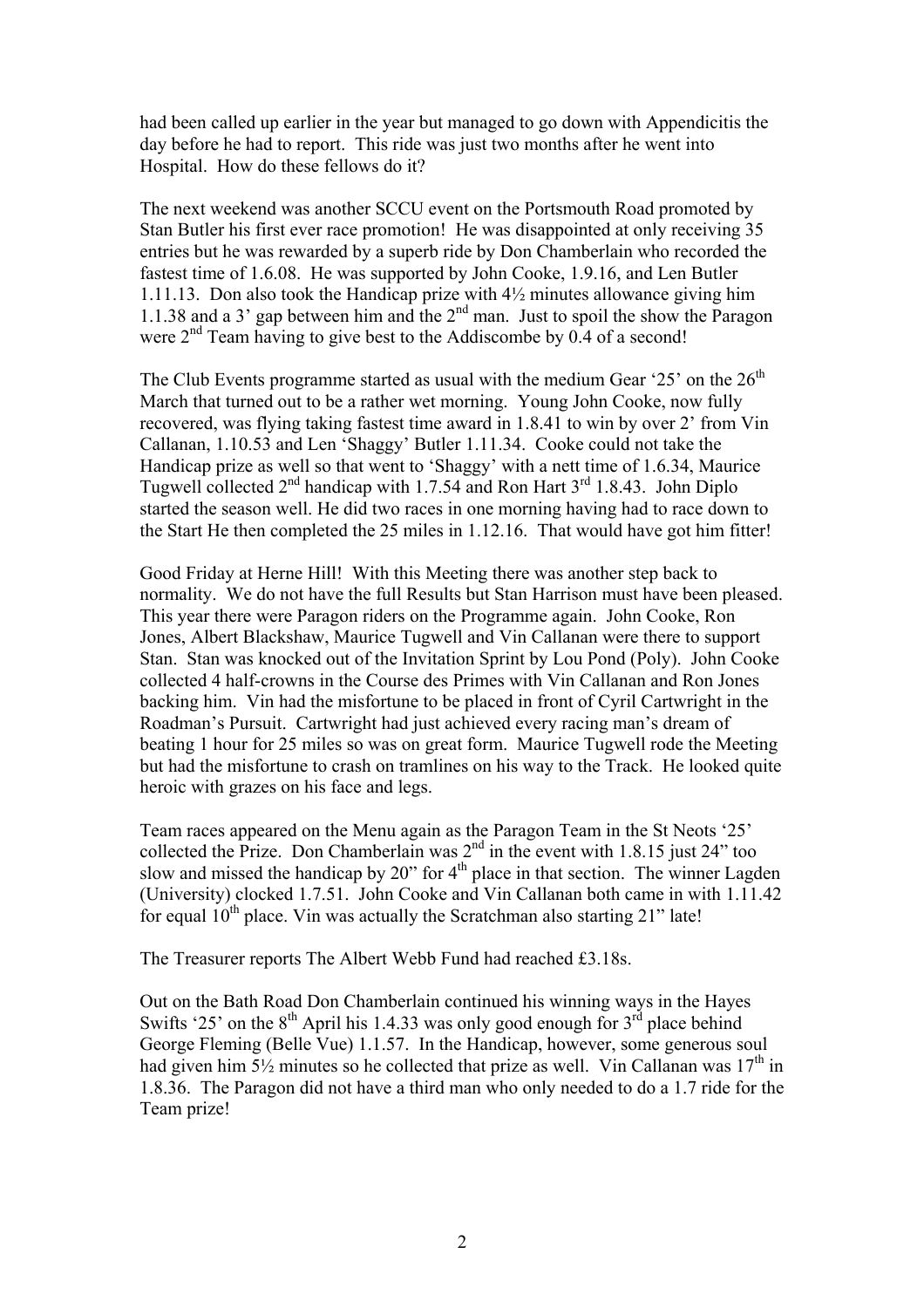Down on the Brighton Road our newcomers were riding the Kentish Wheelers Novices '25'. Basil Brooke was in the top dozen riders with 1.12.23; John H Pocock did 1.14.42, Maurice Geraerts 1.14.52 and R Thurston 1.16.

The SCCU '25' on the same day had 81 on the Start Sheet. Dave London recorded 1.6.19 for a personal best time. John Diplo 1.9.34, Stan Butler 1.10.35, Jack Pearce 1.10.42 and Ron Hart 1.10.47 were the others representing the Paragon. Although Ron was the slowest of the Paragons his time was a 4' improvement. As he had 11 minutes handicap this was good enough for  $1<sup>st</sup>$  place in that section.

Sixteen riders greeted the Timekeeper on the  $22<sup>nd</sup>$  April for the first 'proper' '25'. Don Chamberlain laid down the challenge with a 1.4.20 but only beat Dave London by 28". (This was Don's first win on his way to become one of the fastest 25 milers in the country.) Vin Callanan was more than 2' slower than the leading pair with a 1.6.59 ride for  $3<sup>rd</sup>$  place. The handicap was far closer. D Thurston having had a 'gift' of 10' ended with a nett time of 1.2.13. Even with this he only beat Basil Brooke by 3" (1.2.16) and Dave London by 5" (1.2.18). That is pretty good handicapping for the first race of the season.

Memories of the 1930s' came with the University Tandem '30' on the 1<sup>st</sup> May. Don Chamberlain paired with Vin Callanan resulted in the fast time of 1.7.13 to take 3rd place. The winners, Maitland and Bowes, Solihull, did 1.5.54. Also riding were Eric Bonner and John Cooke with  $1.9.58$  for  $11<sup>th</sup>$  place.

On a bitterly cold day, it had snowed during the night, the Old Ports revived their Tandem '50' on 29<sup>th</sup> April. Regrettably they only received 17 entries and 5 of these decided not to start. Of the remaining ten four of them managed to lose time by starting late! Callanan and Chamberlain went through 25 miles in 1.1.11 with the London/L Butler pair just 16" slower. The two 'C's lost time at Crawley level crossing and having the spokes in their wheels breaking. (Part of the by-pass (where the BP Service Station is in 2004) was a tank repair shop so the roads were not always available for civilian traffic). The London/Butler combination also had spoke trouble and packed. Two strong men on a Tandem can pull the machine apart in no time if there is the slightest weakness in any component or frame joint. Chamberlain and Callanan did finish  $5<sup>th</sup>$  fastest of the eight tandem that lasted the distance. In  $4<sup>th</sup>$  place, just 3" in front of our pair, were Tony Stocking and John Dennis of the Catford who were shortly to join the Paragon to the benefit of both themselves and the Club.

The Paragon had entered a Team in the Herne Hill League. The Team for the first match was Stan Harrison and Arthur Bristow in the sprints. Jack Pearce in the Point to Point and Jim Ramsey in the 880 Time Trial.

Vin Callanan was the Clubs' sole competitor in the Bath Road Jubilee '50' on the  $6<sup>th</sup>$ May and on his favourite Bath Road course. It was a hard plug out to the turn with only 5 riders beating 'evens' getting there. Arthur Boutell (Barnet) was quickest (fastest does not seem to fit the bill) in 1.13.00 for the 25 miles. Vin turned in 1.13.45 in  $2<sup>nd</sup>$  place. On the way back although Vin covered the distance in 58.40 he dropped a place to Farebrother (Altringham) who managed a 58.13. So Vin finished in 2.12.25 for 3rd place.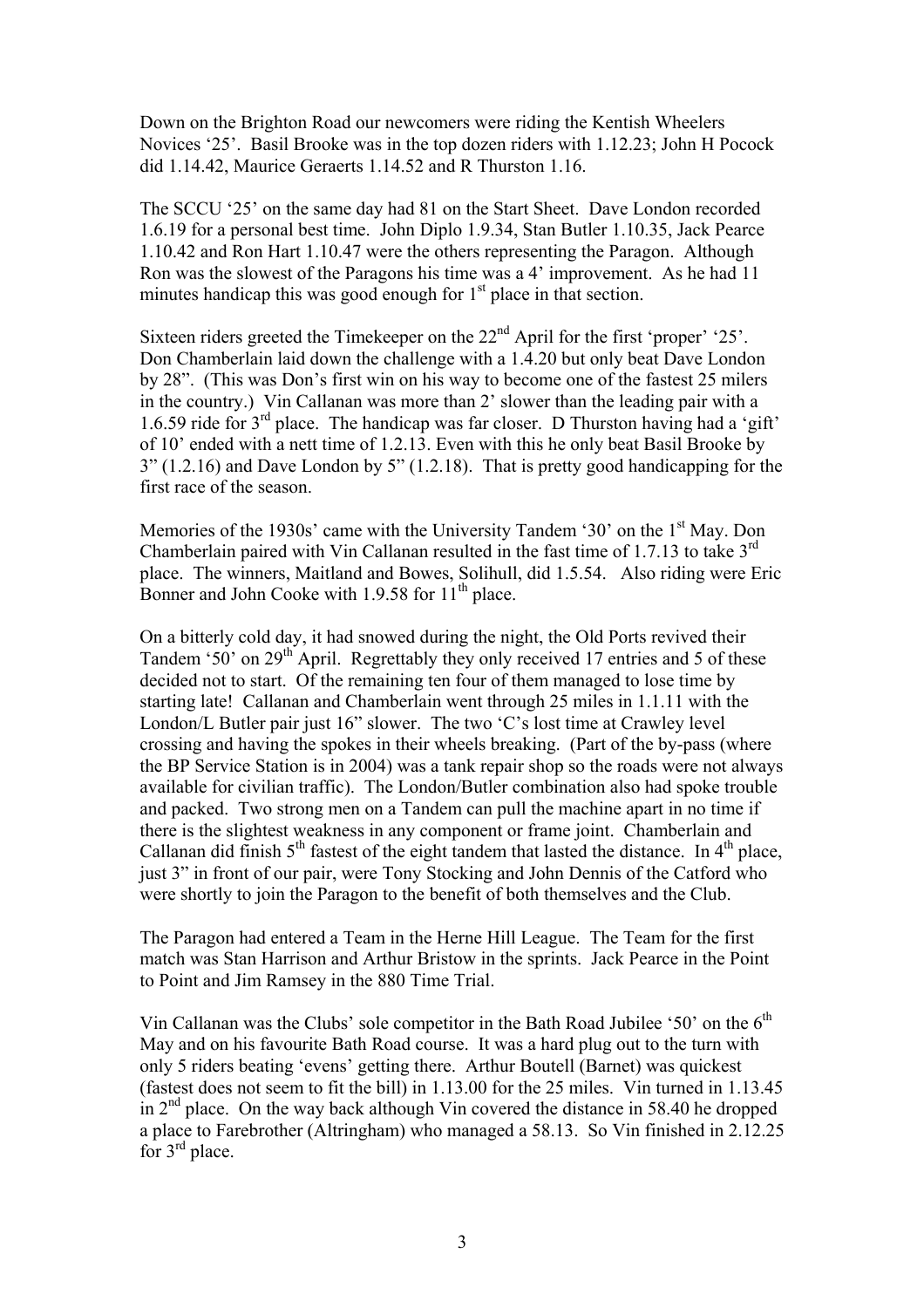Dave London improved again in the SCCU '25'. His 1.6.14 was good enough for 3<sup>rd</sup> place and with 4½ minutes handicap he won that section. Other Paragon riders were Don Chamberlain 4<sup>th</sup> in 1.6.56, J Riddle 1.8.56, Ron Tugwell 1.9.41, Eric Bonner 1.11.48, John Diplo 1.12.23, Ron Jones 1.12.33 and Maurice Tugwell 1.17.08. The Paragon won the Team race with Messrs London, Chamberlain and Tugwell. J Riddle is not mentioned in the Team as he was a Second Claim, Forces member.

The Catford '50' was without Dave London. On his way back from the 'Joliffe Arms' after celebrating Victory in Europe he tried to adjust his lamp without stopping. Under the 'affluence of incohol' he touched a wheel and spent the rest of the night celebrating in hospital with a broken collarbone. This wrote off the Catford '50' as far as he was concerned. However the others were not so hampered. Don Chamberlain came  $2<sup>nd</sup>$  with a 2.11.04 ride just 19" slower than the winner Albert Derbyshire (Calleva). Vin Callanan recorded 2.12.25 and Jack Pearce completed the team. Jack reached the Finish in 2.27.50 with 'knock up to the eyebrows'. The Paragon did not win the Team race.

The second Track League match was at Paddington and although the Paragon managed to get three riders into the Final of the 880 Handicap only Jim Ramsey got a place, and points, with his 2<sup>nd</sup> place. Stan Harrison and Arthur Bristow won the Sprints, Jim Ramsey collected a  $4<sup>th</sup>$  place in the Point to Point to pick up some more points.

Whit-Monday was the Calleva '100' out on the Bath Road. Vin Callanan showed he was coming back into form for the long-distance events with a personal best o 4.33.36. This gave him 3<sup>rd</sup> place in the race behind Overton (Kingston RC). No other Paragon riders were in the race.

On the Grass Tracks Arthur Bristow collected a  $3<sup>rd</sup>$  place at Willesden in the Mile Handicap. Stan Harrison reached the Final of the Middlesex Grass Championship but was brought down at the end of the back straight. However our man got up and still finished in 3rd place.

The 30 miles event on the  $27<sup>th</sup>$  May saw Don Chamberlain back in action and winning again. His 1.18.58 was 28" too good for Vin Callanan but these two were over 3' clear of 3rd place man Eric Bonner, 1.22.32. Jack Pearce took the handicap. His 1.24.42 was subject to a deduction of 8.30' to give him a 1.16.12. Eric Bonner was  $2<sup>nd</sup>$  with 1.17.32 and Don Chamberlain claimed  $3<sup>rd</sup>$  place in 1.17.58.

The Paragon were represented at the Poly Saturday meeting on the  $2<sup>nd</sup>$  June. Maurice Tugwell, Jim Ramsey and Jack Pearce won their heats of the Dunlop Cup Sprint with Jim going on to get a  $2<sup>nd</sup>$  place in the Final. Stan Harrison won the 440 Handicap, winning each round but fell foul of Lou Pond (Poly) again in the Invitation Sprint. In the Madison Arthur Bristow and Stan Harrison were  $4^{\text{th}}$  but collected 6/= worth of primes on the way.

Don Chamberlain won the SCCU '25' on the Povey Cross course on the  $3<sup>rd</sup>$  June with a 1.4.07 ride. He was only 6" faster than Perrin (Kingston RC) but they in turn were over a minute faster than the 3<sup>rd</sup> rider. Amongst the eighty-eight entries were John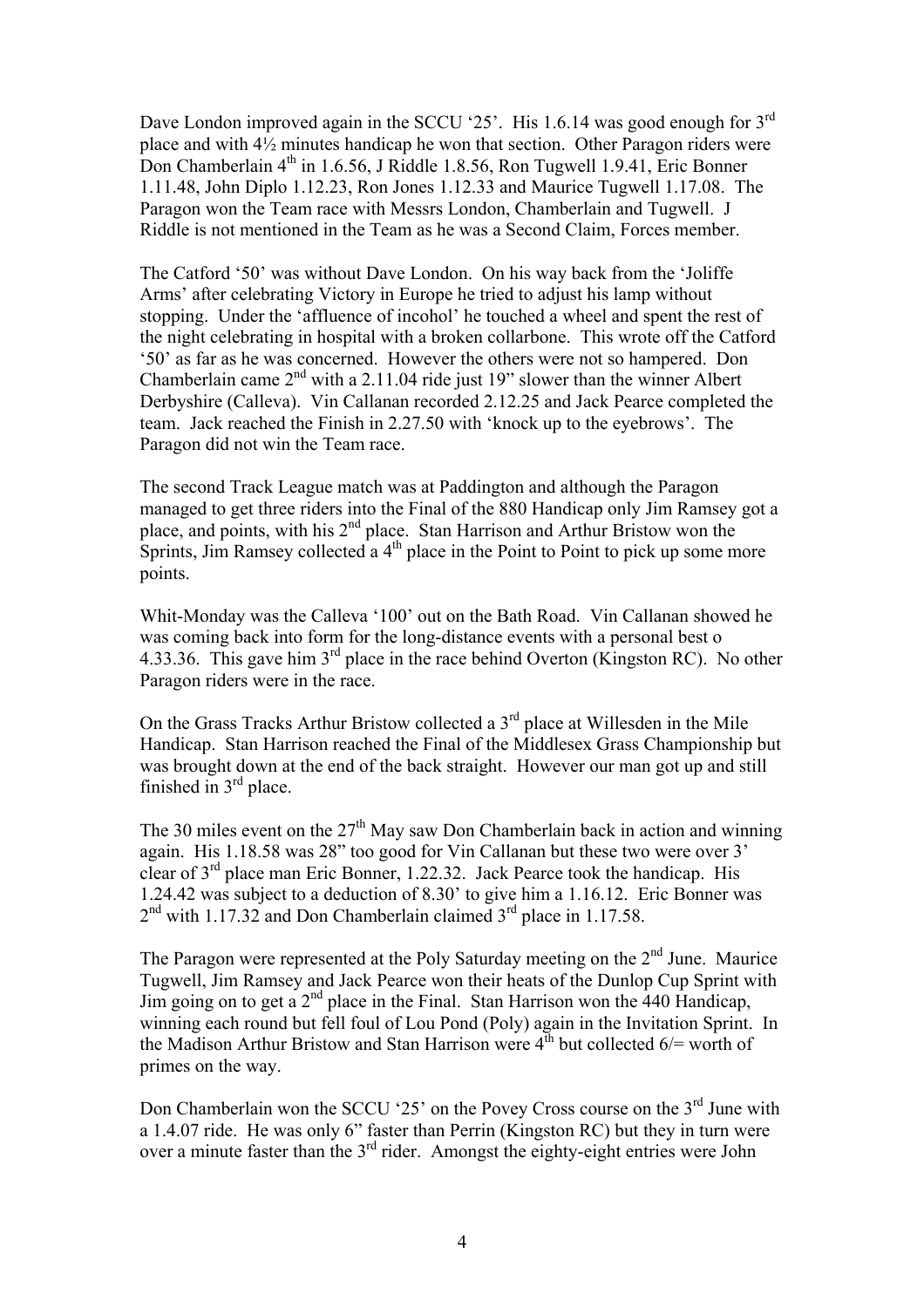Diplo 1.7.36, Len Butler 1.11.31, Jack Pearce 1.12.01, Ron Hart 1.12.10, Maurice Tugwell 1.14.07,

On the 9<sup>th</sup> June the Track men rode the Kentish Wheelers Meeting. Eric Bonner rode with John Dennis (still Catford) and beat the National Champions Pond and Burgess (Poly) in the semi-finals of the Tandem Sprint to loud cheers. In the Madison Stan Harrison ended up riding with Tommy Godwin to finish  $2<sup>nd</sup>$  after Stan had won the 880 yards handicap.

In the next League match at Paddington Stan Harrison won the Sprint with Arthur Bristow 3<sup>rd</sup>. Maurice Tugwell and Jack Pearce were 3<sup>rd</sup> in the Italian Pursuit.

A Junior 15 was held on the  $15<sup>th</sup>$  June. R Somerville won with a ride of 42.03 from Ron Hart, 42.44 and John H Pocock  $3^{rd}$  in 43.21. (The H is included to differentiate this man from John D Pocock who joined a few years later).

To quote Arthur Bristow "The rest of us went to the Acc & Tab Sports, the Paragon's employers". Stan Butler won the Firms Championship and later slid off on the worst bend. His children wondered why Mummy would not let them go to the First Aid Tent to see if Daddy was all right! Jack Pearce won the 550 yards Handicap and Arthur Bristow almost, but not quite, fell on the bottom bend. That made everyone sit up a bit! Maurice Tugwell was  $4<sup>th</sup>$  in the 880 Final after ignoring the bottom bend to his clubmates consternation. Jack Pearce, Don Chamberlain, Eric Bonner and John Cooke rode the Italian Pursuit. Stan Butler and Maurice Tugwell rode in 'The Firms' team that lost in the Finals to the Fountain CC. To finish off a great day Don Chamberlain won the Open 5 miles Scratch.

The Club Track Team were riding well in the Star and Medal Competitions at Herne Hill, Jack Pearce Maurice and Ron Tugwell were all improving their pursuit riding.

The May – June Bulletin, the Victory Number, lists the 89 members still on active service with Forces.

Vin Callanan won the Bon Amis '50' on the Bath Road. His 2.12.50 was too good for Ashby (Calleva) and Vin won by 1.30. Eric Bonner had trouble and only managed 2.31.44 and John Diplo failed to start so no Team race. Up north Don Chamberlain rode the Solihull Invitation '25'. He finished with 1.6.47 but was not happy with his ride.

On the  $16<sup>th</sup>$  June the Polo Team played Uxbridge in the Semi-Finals of the National Championship and won by 11 goals to 6. Behind that simple result is a story of stress and tribulation. The Team had, they thought, arranged for a lorry to take the Polo Bikes to Wyn Common (Where is that?). Forty-five minutes after they should have left there was still no lorry. Setting out to beg, borrow or steal some transport the lads actually found the expected driver of the lorry riding home! In no time at all this individual was sent back to get his lorry and they set off to Uxbridge. Strict watch was kept on the driver to ensure he did not touch the brakes on pain of instant death. The Team arrived (safely?) at the ground and the game started only 20 minutes late. "We started playing the first 'chukka' like a lot of cod fish (if cod fish ever played Polo) all at sixes and sevens and soon found ourselves 2 goals down", so Bob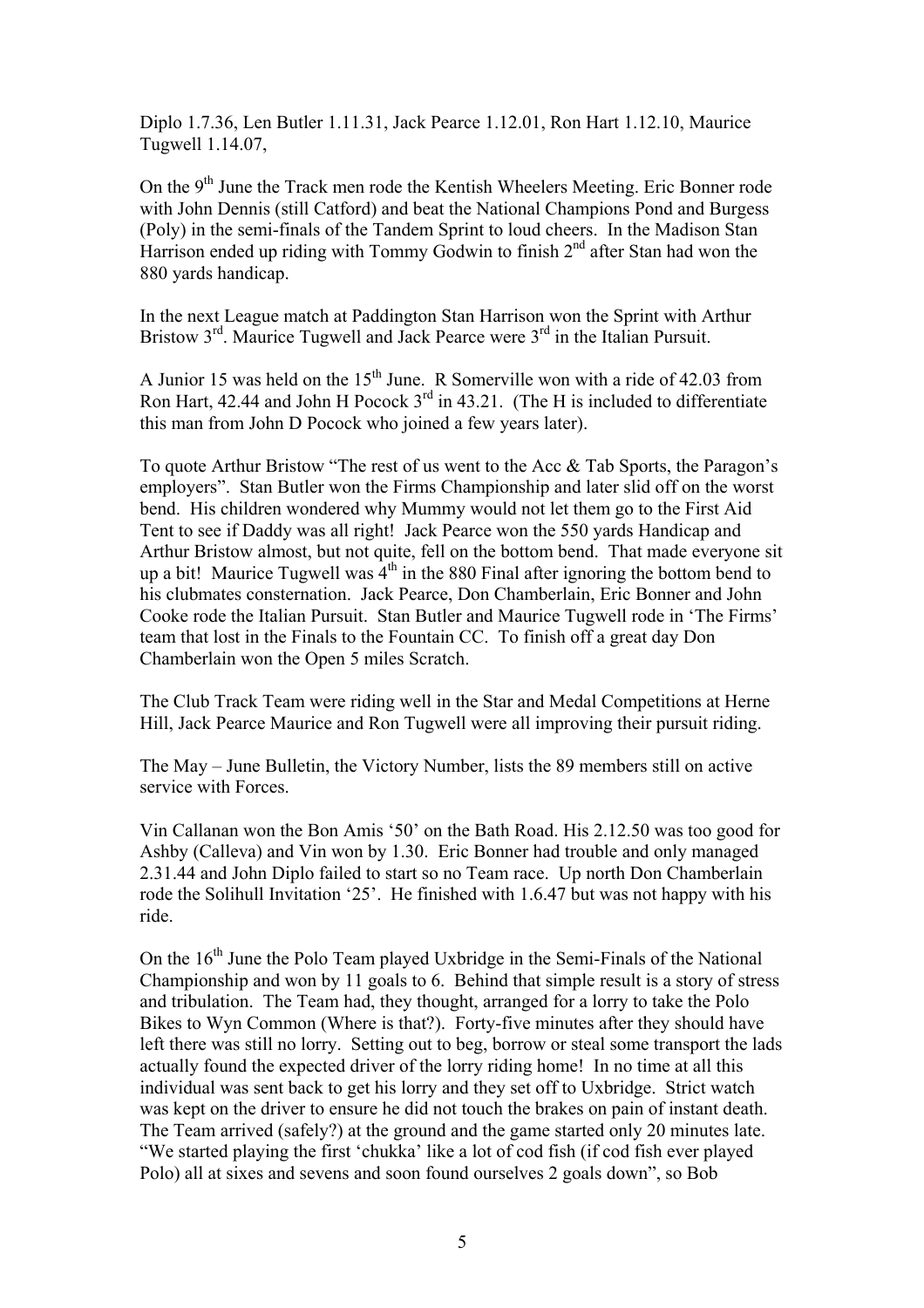Reddins's report said. However class will out in the end and the Team gradually recovered from the drive, started playing proper Polo, drew level in the second chukka (of six) and then gradually pulled away to finish 11-6 to the good.

Sunday  $17<sup>th</sup>$  June was another '25' day and this time it was Vin Callanan's time for a win. His 1.3.20 was over a minute too good for Don Chamberlain, 1.4.39, and Dave London's 1.5.58. A young junior, Albert Blackshaw won the Handicap with a nett time of 1.2.27 from another junior, R Somerville, 1.3.05 with Vin Callanan  $3<sup>rd</sup>$  in 1.3.20.

The NCU held a Grand Re-Opening Meeting at Herne Hill on the  $23<sup>rd</sup>$  June. In the 440 yards Amateur national Championship Sprint Stan Harrison won his quarter-final but was eliminated in the semis. He also won his heat of the 880 yards Handicap but was unplaced in the Final. Maurice Tugwell, Jack Pearce, Len Hart and Arthur Bristow also competed but without success.

Vin Callanan started the Highgate '100' but failed to complete the course. Our other two riders continued and recorded 5.0.48 from Dave London and 5.4.54 from John Diplo. Vin made up for this disappointment the following week-end with a 2.8.57 for  $3<sup>rd</sup>$  place in the Velma '50'. Dave London finished in 2.18.01 but our other two riders were unable to start. On the same day Jack Somerville did a 1.6.23 in the Kent RC  $25$ 

Six riders started the Club '50' on  $2<sup>nd</sup>$  July by only 2 managed to give the Finish Timekeeper something to do. Harry Patmore got round in 2.18.10 and Bill Diplo in 2.51.21 that probably included some time off his bike with a puncture(s).

July 7th down at the Coulsdon Memorial Grounds history was being made. The Paragon were playing the Wrens for the National Polo Championship of England. There was a certain amount of fraternization at George Brake's house beforehand and eating of French Cream Sandwich. Not the best of foods before a big match but it was a test of character – how long could one resist! Eventually both teams repaired to the Memorial Ground and the match started. The Wrens very quickly scored three times in the first Chukka. Perhaps they had not eaten so much cake! After a while things evened themselves out a bit. The Wrens scored and so did the Paragon and at half time the score was 7-4 to the Wrens. At this point George Ongley took charge and from his position as a back came forward and smashed in a goal. This acted as an inspiration to the team and they threw themselves into the fray eventually equalling the scores at 11 apiece. There was another flurry of goal scoring and the score was 13 each. Then in the last two minutes of the game the Paragon scored twice to win by 15-13. George Ongley scored 1, Shaggy Butler scored 1, Peter Featherly scored 1, Maurice Taylor scored 4 but Bob Reddin scored *eight.* For the eighth time the Norwood Paragon were National Polo Champions.

July  $8<sup>th</sup>$  was the SCCU '50' and Don Chamberlain was  $4<sup>th</sup>$  in 2.17.15, Harry Patmore  $5<sup>th</sup>$  in 2.17.38 and Dave London 9<sup>th</sup> in 2.19.02 and we did not win the Team being beaten by the Addiscombe by 38". Harry Patmore did get the  $1<sup>st</sup>$  Handicap

The next hurdle for Vin Callanan was the South Western 12 hour event that would qualify him for the BBAR. Overton (Kingston RC) was in fine form breaking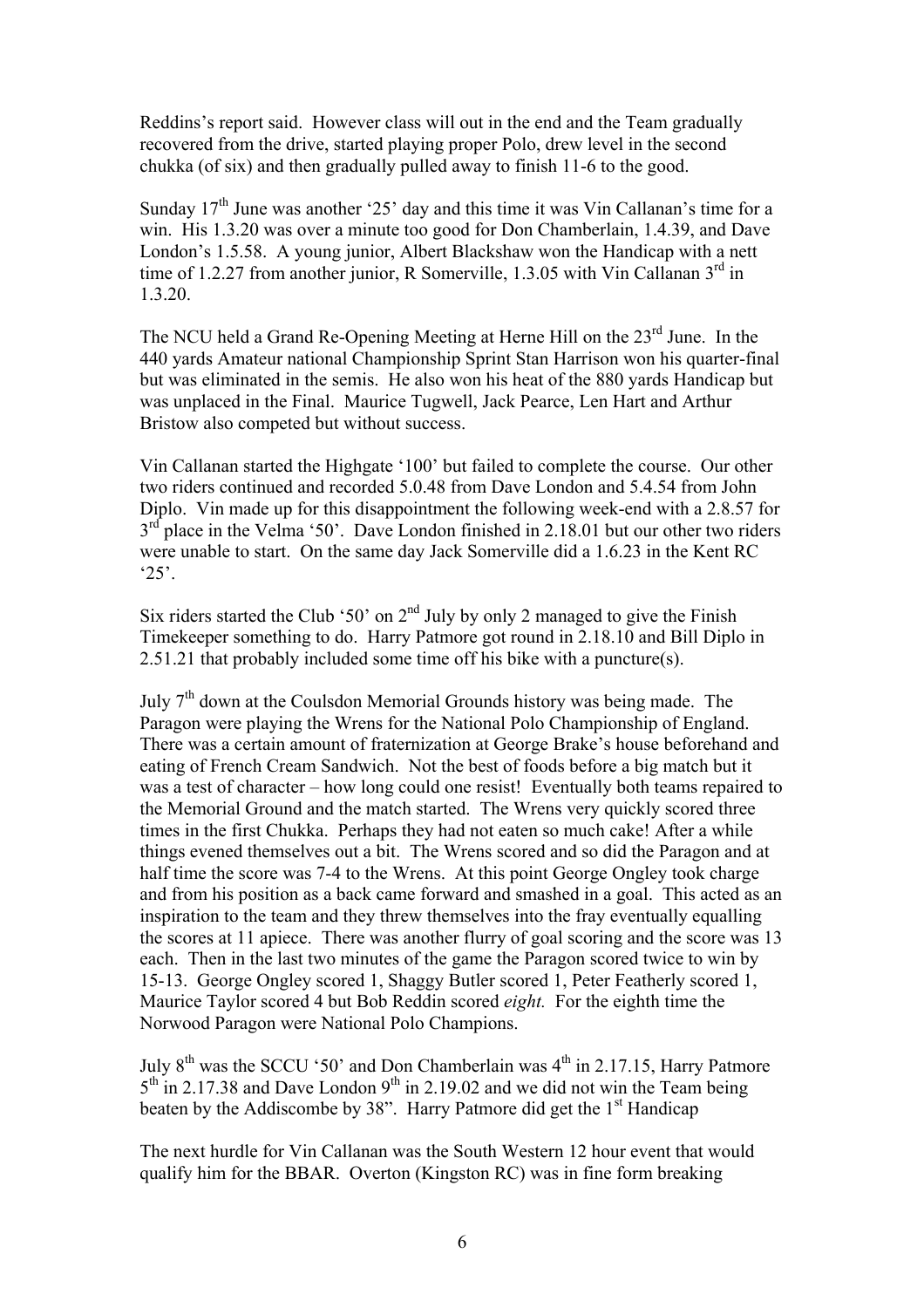Competition Record on his way to cover 251 miles 1560 yards. Vin Callanan was in 3<sup>rd</sup> place with 234 miles 1258 yards. This was his first 12-hour ride ever and it proved to be a ride that would place him in the top twelve riders in the country.

The Club Open '50' was on the 29th July this year and a full field of 100 riders had been accepted. The winner for the second time was Simpson (Barnsley) in 2.5.49 with Arthur Bouttell (Barnet) in  $2<sup>nd</sup>$  place with 2.6.41 and Larkin (Hemsworth)  $3<sup>rd</sup>$  in 2.6.57. Vin Callanan  $7<sup>th</sup>$  in 2.9.55, Harry Patmore 2.14.2, John Diplo 2.25.53 and Dave London 2.27.38 were the Clubs' riders.

For the first time for 6 years the Paragon had a Team in the Blue Riband of 100 miles time trials the Bath Road '100'. Vin Callanan was our top rider and after 23 miles he turned in 1.1.33 for 9<sup>th</sup> place behind Overton (Kingston RC) who reached that point in 59.15. Harry Patmore turned in 1.4.15 and John Diplo 1.4.55. Back through the Start/Finish point and out onto the Bath Road to the 50 miles Timekeeper Overton extended his lead with 2.9.96. Vin was still around  $10^{th}$  place in 2.14.43; Harry passed the Timekeeper in 2.21.47 and John 2.23.40. Out at the last turn (73 miles) Overton retained his lead turning in 3.19.04 but Hepplethwaite (Yorkshire RC) was closing. Vin was now  $9^{th}$  in 3.26.17. Harry turned in 43.43.53 and John 3.52.05. Hepplethwaite came back very strongly to regain his lost ground to beat Overton by  $20''$  4.28.02 to 4.28.22. Vin finished in 9<sup>th</sup> place with 4.39.39 having lost a lot of ground over the last 27 miles. Harry finished in  $4.56.40$  and John  $59<sup>th</sup>$  in  $5.20.50$ .

On the same week-end Bill Pett an Honorary Member, Vice-President, Timekeeper and handicapper for the Norwood Paragon rode the Apollo '25' at 72 years of age. He recorded 1.14.06. To remind one of his history Bill Pett rode in the first Olympics in 1896 and was NCU 50 miles Champion in 1903,05 and 06. He hoped to improve his 1.14 if possible!

The Club '100' in conjunction with the Kentish Wheelers event on  $2<sup>nd</sup>$  September had 4 Paragon starters and 3 finishers. Again it would appear to have been a bad day as there were seven non-starters and seventeen non-finishers from an entry of fifty-one. John Diplo was the fastest Paragon rider with a time of 5.12.40 with Dave London 2nd in 5.14.18 and Bill Diplo  $3^{rd}$  in 5.44.22.

The SCCU had another '25' on the  $9<sup>th</sup>$  September. The Paragon times were John Diplo 1.7.36, Ron Tugwell 1.8.16 and Harry Patmore 1.9.42 for 2nd in the Team race.

On the 19<sup>th</sup> September some time trials were ridden. Ron and Maurice Tugwell rode a Tandem for 30 miles and recorded 1.10.38 and John Diplo went around by himself to finish in 1.19.31.

The Polo Team won the Sammy Bartleet Memorial Trophy on the 25<sup>th</sup> August. On September 22nd England are to play Polo against Ireland. George Ongley, Len Butler and Bob Reddin will be in the England Team.

The last race of the year was the Mayne Cup '25' Again very slow times were recorded and it was probably not a good day as 10 riders had entered, 8 started and only 6 finished. John Diplo was fastest in 1.7.15, Jim Ramsey  $2<sup>nd</sup>$  in 1.8.23 and Don Chamberlain  $3<sup>rd</sup>$  in 1.9.44 – some 5' slower than his early season rides! Man of the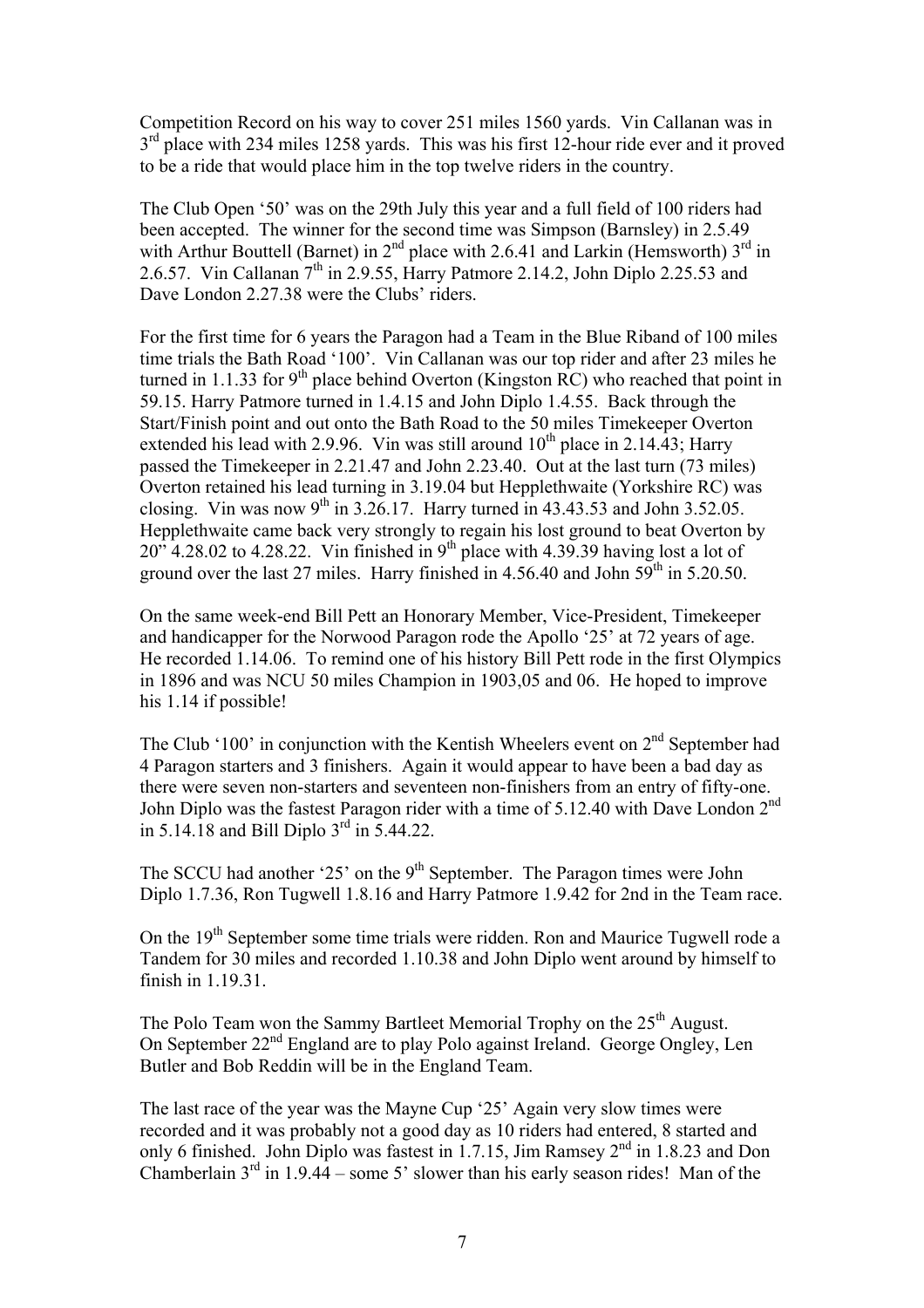day was another youngster who was to go onto greater things – Len Hart with a handicap time of 1.3.18 just 5" too good for Jim Ramsey, 1.3.23, but a long way clear of Don Chamberlain's 1.4.59.

To round off the season the SCCU held another '25' on the Povey Cross Course on the  $7<sup>th</sup>$  October. Paragon times were John Diplo 1.6.04, FE Armstrong 1.8.06 and Maurice Tugwell 1.16.43.

Albert Webb's Appeal had reached £14 by October. The Polo Secretary mentioned that the BPA had three Paragon members on its Executive Committee, George Ongley, Maurice Taylor and Bob Reddin.

Other successes mentioned in the Dinner menu but not listed or found in the archives are Albert Blackshaw's  $2<sup>nd</sup>$  in the NCU 880 yards Championship. Eric Bonner won the Erith Sports Open 5 miles and the Dansen Sports 5 miles Devil. Stan Harrison was selected for the England v France Match at the Meeting of Champions. He also won the NCU Star Competition. Came 3<sup>rd</sup> in the National 5 miles Grass Championship and  $2<sup>nd</sup>$  in the London Centre 10 miles Championship. He won the AEU 880 yards Handicap, the AEU 5 miles Scratch race, The Poly 5 miles Scratch, the Poole Wheelers 880 yards Scratch and Handicap events and the AEC 440 yards Scratch.

Len Hart won the NCU Flying Start 440 yards 'B' Class and the AEU 1 mile handicap. Jim Ramsey collected he NCU 1000m 'B' Class Championship and was  $2<sup>nd</sup>$  in the Dunlop Cup 550 yards Scratch. Maurice Tugwell was  $2<sup>nd</sup>$  in the NCU Medal Competition and won the EMI 880 yards handicap.

Other Track success were Jack Pearce and Maurice Tugwell rode for London v Wales in a Match. Arthur Bristow and Stan Harrison won the Croydon Empire Roller Competition. Eric Bonner, Don Chamberlain, Stan Harrison and Len Hart won the Acc & Tab Roller Competition and these riders represented the Club in the Poly Roller Competition – Albert Blackshaw, Arthur Bristow, Stan Harrison, Len Hart, Jack Pearce, Jim Ramsey and Maurice Tugwell.

John Diplo, Bill Diplo and Harry Patmore won the Team race in the Bellingham '25'.

More Standard medals were awarded 3 Gold Centres, 5 silver and 6 bronzes.

The Polo Team also won the Grand Prix at Beckenham as well as the National Championship.

The RTTC held their First Champions Concert at the Albert Hall. As part of the entertainment there was Roller racing and Stan Harrison and Arthur Bristow were 'on stage' in front of a most enthusiastic audience. Unfortunately neither rider won his heat. Vin Callanan was also present to collect his 9<sup>th</sup> place in the RTTC BBAR Competition with an average speed of 21.585 mph.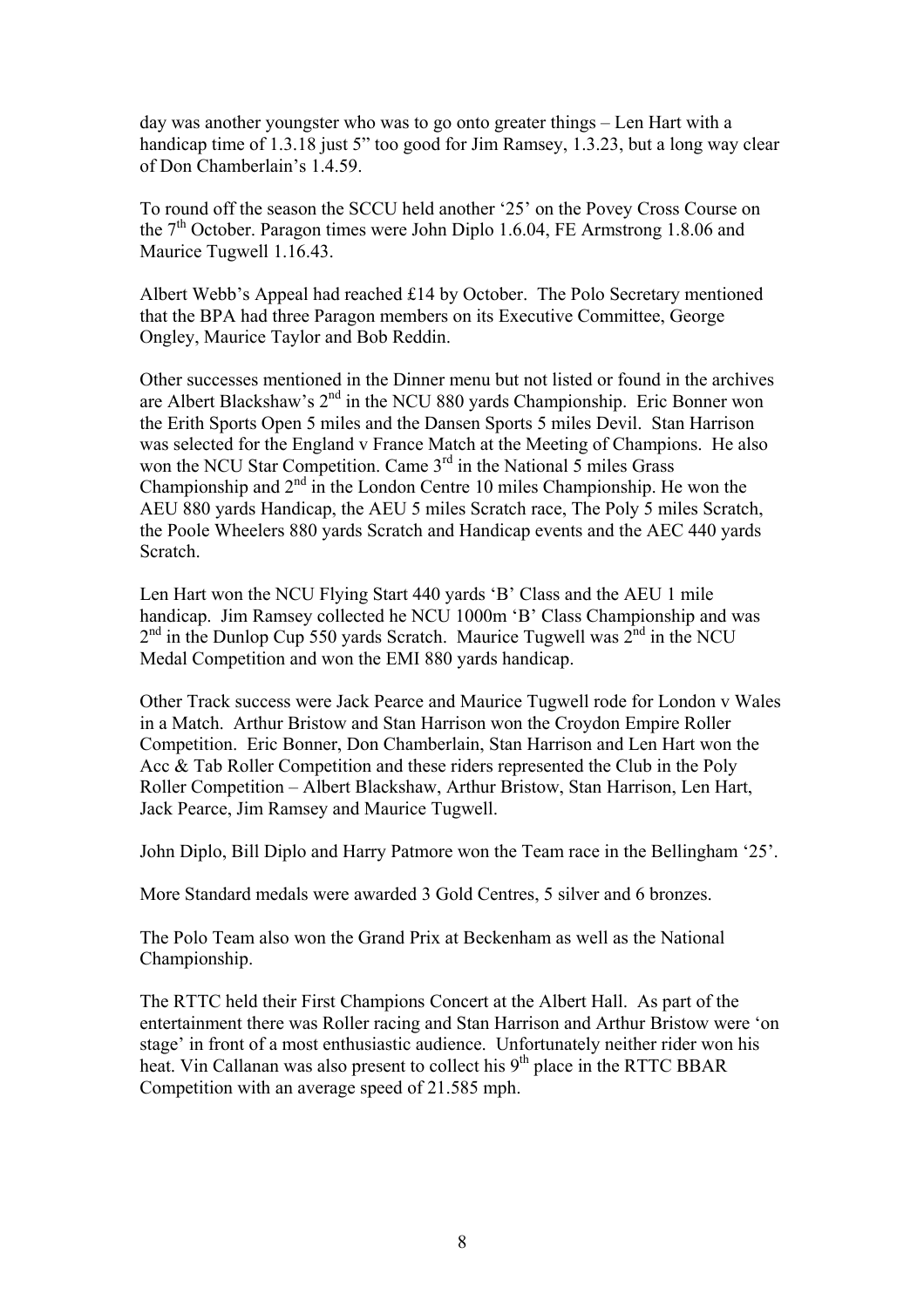## **Club Time Trial Results**

|                         | <b>Scratch Result</b> | 25 h/c             |                         | <b>Handicap Result</b> |         |         |
|-------------------------|-----------------------|--------------------|-------------------------|------------------------|---------|---------|
|                         |                       | <b>Medium Gear</b> |                         |                        |         |         |
| 12                      | Entries               | 25.3.45            |                         |                        |         |         |
| 8                       | <b>Starters</b>       |                    |                         |                        |         |         |
| $\overline{7}$          | Finishers             |                    |                         |                        |         |         |
|                         |                       |                    |                         |                        |         |         |
| 1                       | Cooke J               | 1.08.41            |                         | Cooke J                | 3.00    | 1.05.41 |
| $\overline{2}$          | Callanan V            | 1.10.53            | 1                       | <b>Butler L</b>        | 5.00    | 1.06.34 |
| $\overline{3}$          | <b>Butler L</b>       | 1.11.34            | $\overline{2}$          | <b>Tugwell M</b>       | 6.30    | 1.07.54 |
| $\overline{4}$          | Diplo J               | 1.12.18            | 3                       | Hart RW                | 7.00    | 1.08.43 |
| 5                       | <b>Tugwell M</b>      | 1.14.24            | $\overline{\mathbf{4}}$ | Callanan V             | Scratch | 1.10.53 |
| $\overline{6}$          | Ramsey J              | 1.14.39            | 5                       | Ramsey J               | 3.30    | 1.11.09 |
| $\overline{7}$          | Hart RW               | 1.15.43            |                         | Diplo J                |         | T.T.    |
|                         |                       |                    |                         |                        |         |         |
|                         | <b>Scratch Result</b> | 25 h/c             |                         | <b>Handicap Result</b> |         |         |
|                         |                       | <b>Medium Gear</b> |                         |                        |         |         |
| 19                      | Entries               | 22.4.45            |                         |                        |         |         |
| 16                      | <b>Starters</b>       |                    |                         |                        |         |         |
| 16                      | Finishers             |                    |                         |                        |         |         |
|                         |                       |                    |                         |                        |         |         |
| 1                       | Chamberlain D         | 1.04.20            | 1                       | Thurston D             | 10.00   | 1.02.13 |
| $\overline{2}$          | London D              | 1.04.48            | $\overline{2}$          | <b>Brooke B</b>        | 8.00    | 1.02.16 |
| 3                       | Callanan V            | 1.06.59            | 3                       | London D               | 2.30    | 1.02.18 |
| $\overline{\mathbf{4}}$ | <b>Butler L</b>       | 1.08.28            | 4                       | <b>Butler L</b>        | 5.30    | 1.02.58 |
| 5                       | <b>Bonner E</b>       | 1.08.42            | 5                       | Chamberlain D          | 1.00    | 1.03.20 |
| 6                       | <b>Brooke B</b>       | 1.10.16            | 6                       | Pearce J               | 6.30    | 1.04.19 |
| $\overline{7}$          | Pearce J              | 1.10.49            | 7                       | Geeraerts              | 9.30    | 1.04.20 |
| 8                       | Hart RW               | 1.11.29            | 8                       | Pocock JH              | 9.30    | 1.04.27 |
| 9                       | Thurston D            | 1.12.13            | 9                       | Bonner E               | 4.00    | 1.04.42 |
| 10                      | <b>Blackshaw A</b>    | 1.12.59            | 10                      | Hart RW                | 6.30    | 1.04.59 |
| 11                      | Jones FH              | 1.13.27            | 11                      | <b>Blackshaw A</b>     | 8.00    | 1.04.59 |
| 12                      | Geeraerts             | 1.13.50            | 12                      | Callanan V             | Scratch | 1.06.59 |
| 13                      | Pocock JH             | 1.13.57            | 13                      | Rogers P               | 10.00   | 1.08.03 |
| 14                      | Ramsey J              | 1.14.36            | 14                      | Jones FH               | 5.00    | 1.08.27 |
| 15                      | Patterson FH          | 1.15.33            | 15                      | Patterson FH           | 7.00    | 1.08.33 |
| 16                      | Rogers P              | 1.18.03            | 16                      | Ramsey J               | 4.30    | 1.10.06 |
|                         |                       |                    |                         |                        |         |         |
|                         | <b>Scratch Result</b> | 30 h/c             |                         | <b>Handicap Result</b> |         |         |
|                         |                       | 27.5.45            |                         |                        |         |         |
| 10                      | Entries               |                    |                         |                        |         |         |
| 9                       | <b>Starters</b>       |                    |                         |                        |         |         |
| 8                       | <b>Finishers</b>      |                    |                         |                        |         |         |
|                         |                       |                    |                         |                        |         |         |
| 1                       | Chamberlain D         | 1.18.58            | 1                       | Pearce J               | 8.30    | 1.16.12 |
| $\overline{\mathbf{c}}$ | Callanan V            | 1.19.26            | $\overline{2}$          | Bonner E               | 5.00    | 1.17.32 |
| 3                       | Bonner E              | 1.22.32            | 3                       | Chamberlain D          | 1.00    | 1.17.58 |
| 4                       | Pearce J              | 1.24.42            | 4                       | <b>Tugwell M</b>       | 9.30    | 1.18.36 |
| 5                       | <b>Tugwell M</b>      | 1.28.06            | 5                       | Hugo J                 | 11.00   | 1.18.49 |
| 6                       | Hugo J                | 1.29.49            | 6                       | Geeraerts M            | 11.00   | 1.19.16 |
| 7                       | Geeraerts M           | 1.30.16            | 7                       | Callanan V             | Scratch | 1.19.26 |
| 8                       | <b>Bristow ACG</b>    | 1.39.58            | 8                       | <b>Bristow ACG</b>     | 3.00    | 1.36.58 |
|                         |                       |                    |                         |                        |         |         |
|                         |                       |                    |                         |                        |         |         |
|                         |                       |                    |                         |                        |         |         |
|                         |                       |                    |                         |                        |         |         |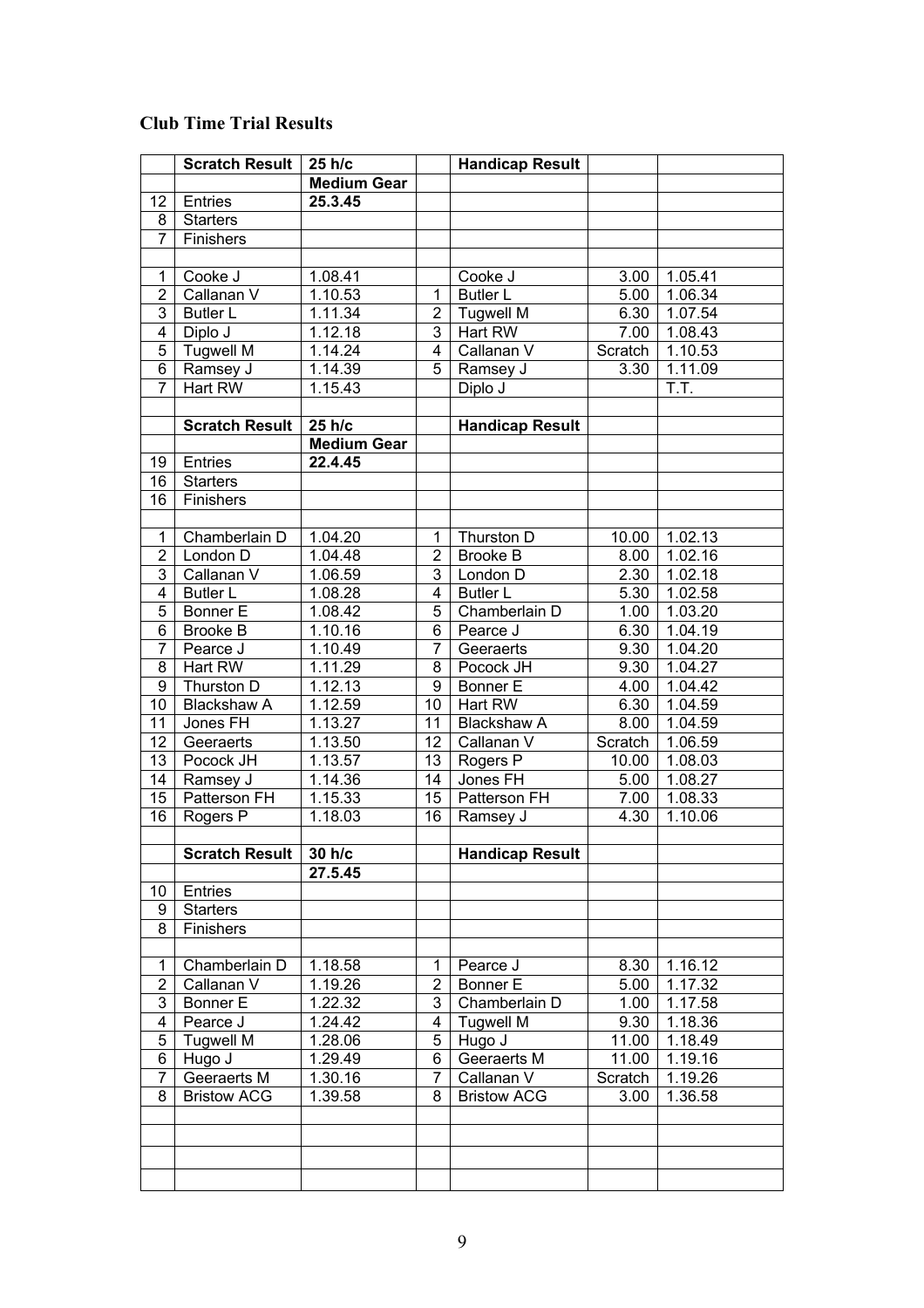|                     | <b>Scratch Result</b>       | 15 Scr             |                      |                                    |              |                    |
|---------------------|-----------------------------|--------------------|----------------------|------------------------------------|--------------|--------------------|
|                     |                             | Junior             |                      |                                    |              |                    |
| 4                   | <b>Entries</b>              | 15.6.45            |                      |                                    |              |                    |
| 4                   | <b>Starters</b>             |                    |                      |                                    |              |                    |
| 4                   | <b>Finishers</b>            |                    |                      |                                    |              |                    |
|                     |                             |                    |                      |                                    |              |                    |
| 1                   | Somerville R                | 42.03              |                      |                                    |              |                    |
| $\overline{2}$      | Hart RW                     | 42.44              |                      |                                    |              |                    |
| 3                   | Pocock JH                   | 43.21              |                      |                                    |              |                    |
| $\overline{4}$      | Geeraerts M                 | 44.25              |                      |                                    |              |                    |
|                     |                             |                    |                      |                                    |              |                    |
|                     | <b>Scratch Result</b>       | 25 h/c             |                      |                                    |              |                    |
|                     |                             | 17.6.45            |                      | <b>Handicap Result</b>             |              |                    |
|                     |                             |                    |                      |                                    |              |                    |
| 15                  | <b>Entries</b>              |                    |                      |                                    |              |                    |
| 10                  | <b>Starters</b>             |                    |                      |                                    |              |                    |
| $\overline{7}$      | <b>Finishers</b>            |                    |                      |                                    |              |                    |
|                     |                             |                    |                      |                                    |              |                    |
| 1<br>$\overline{2}$ | Callanan V<br>Chamberlain D | 1.03.20<br>1.04.39 | 1.<br>$\overline{2}$ | <b>Blackshaw A</b><br>Somerville R | 8.00<br>7.00 | 1.02.27<br>1.03.05 |
| 3                   | London D                    | 1.05.58            | 3                    | Callanan V                         | Scratch      | 1.03.20            |
| 4                   | Somerville R                | 1.10.05            | 4                    | Hart RW                            | 6.30         | 1.03.56            |
| 5                   | Hart RW                     | 1.10.26            | 5                    | Chamberlain D                      | 0.30         | 1.04.09            |
| 6                   | <b>Blackshaw A</b>          | 1.10.27            | 6                    | London D                           | 1.30         | 1.04.28            |
| 7                   | Hugo J                      | 1.15.05            | 7                    | Hugo J                             | 10.00        | 1.05.05            |
|                     |                             |                    |                      |                                    |              |                    |
|                     | <b>Scratch Result</b>       | 50 h/c             |                      | <b>Handicap Result</b>             |              |                    |
|                     |                             | 22.7.45            |                      |                                    |              |                    |
| 6                   | Entries                     |                    |                      |                                    |              |                    |
| 6<br>$\overline{2}$ | <b>Starters</b>             |                    |                      |                                    |              |                    |
|                     | Finishers                   |                    |                      |                                    |              |                    |
| 1                   | Patmore H                   | 2.18.10            |                      | Patmore H                          | Scratch      | 2.18.10            |
| $\overline{2}$      | Diplo W                     | 2.51.21            | 1                    | Diplo W                            | 17.00        | 2.34.21            |
|                     |                             |                    |                      |                                    |              |                    |
|                     |                             |                    |                      |                                    |              |                    |
|                     | <b>Scratch Result</b>       | 100 h/c            |                      | <b>Handicap Result</b>             |              |                    |
|                     |                             | 2.9.45             |                      |                                    |              |                    |
| 5                   | Entries                     |                    |                      |                                    |              |                    |
| 4                   | <b>Starters</b>             |                    |                      |                                    |              |                    |
| 3                   | Finishers                   |                    |                      |                                    |              |                    |
| 1                   | Diplo J                     | 5.12.40            |                      | Diplo J                            | 19.00        | 4.53.40            |
| $\overline{2}$      | London D                    | 5.14.18            | 1                    | London D                           | 13.00        | 5.01.18            |
| 3                   | Diplo W                     | 5.44.22            | $\overline{2}$       | Diplo W                            | 31.00        | 5.13.22            |
|                     |                             |                    |                      |                                    |              |                    |
|                     | <b>Scratch Result</b>       | <b>Time trials</b> |                      |                                    |              |                    |
|                     |                             | 16.9.45            |                      |                                    |              |                    |
| 6                   | <b>Entries</b>              |                    |                      |                                    |              |                    |
| 6                   | <b>Starters</b>             |                    |                      |                                    |              |                    |
| $\mathbf{3}$        | Finishers                   |                    |                      |                                    |              |                    |
|                     |                             |                    |                      |                                    |              |                    |
|                     | Callanan V                  | 234.63             |                      | SWRC 12hr                          |              | Callanan V         |
|                     | Tugwell R & M               | 1.10.38            |                      | Tandem '30'                        |              | Tugwell R & M      |
|                     |                             |                    |                      |                                    |              |                    |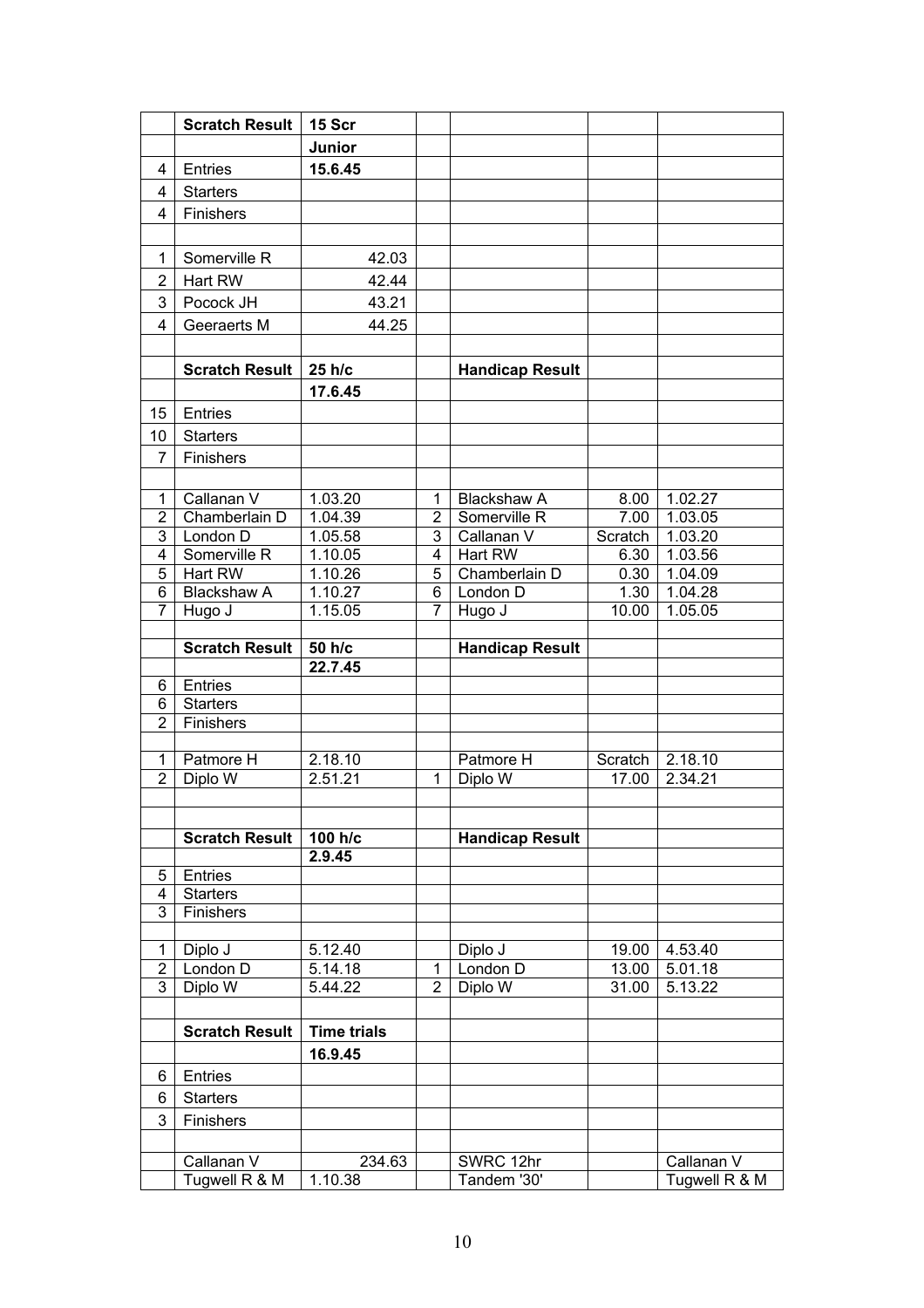|                | Diplo J               | 1.19.31 |                | Solo '30'              |         | Diplo J               |
|----------------|-----------------------|---------|----------------|------------------------|---------|-----------------------|
|                |                       |         |                |                        |         |                       |
|                | <b>Scratch Result</b> | 25h/c   |                | <b>Handicap Result</b> |         | <b>Scratch Result</b> |
|                |                       | 30.9.45 |                | <b>Mayne Cup</b>       |         |                       |
| 10             | Entries               |         |                |                        |         |                       |
| 8              | <b>Starters</b>       |         |                |                        |         |                       |
| 6              |                       |         |                |                        |         |                       |
|                | Finishers             |         |                |                        |         |                       |
|                |                       |         |                |                        |         |                       |
| 1              | Diplo J               | 1.07.15 | 1              | Hart L                 | 6.30    | 1.03.18               |
| $\overline{2}$ | Ramsey J              | 1.08.23 | $\overline{2}$ | Ramsey J               | 5.00    | 1.03.23               |
| 3              | Chamberlain D         | 1.09.44 | 3              | Chamberlain D          | 4.30    | 1.04.59               |
| 4              | Hart L                | 1.09.48 | $\overline{4}$ | Diplo J                | 1.15    | 1.06.00               |
| 5              | <b>Bristow ACG</b>    | 1.11.34 | 5              | <b>Bristow ACG</b>     | 5.00    | 1.06.34               |
| 6              | <b>Tugwell M</b>      | 1.12.10 | 6              | <b>Tugwell M</b>       | 5.30    | 1.06.40               |
|                |                       |         |                |                        |         |                       |
|                | <b>Scratch Result</b> | 100 tt  |                |                        |         |                       |
|                |                       | 17.9.44 |                |                        |         |                       |
| 4              | <b>Entries</b>        |         |                |                        |         |                       |
| $\overline{2}$ | <b>Starters</b>       |         |                |                        |         |                       |
| $\overline{2}$ | Finishers             |         |                |                        |         |                       |
|                |                       |         |                |                        |         |                       |
| 1              | Callanan V            | 4.38.15 |                |                        |         |                       |
| $\overline{2}$ | London D              | 5.04.17 |                |                        |         |                       |
|                |                       |         |                |                        |         |                       |
|                | <b>Scratch Result</b> | 10 h/c  |                | <b>Handicap Result</b> |         |                       |
|                |                       | Junior  |                |                        |         |                       |
| 6              | <b>Entries</b>        | 24.9.44 |                |                        |         |                       |
| 3              | <b>Starters</b>       |         |                |                        |         |                       |
| 3              | Finishers             |         |                |                        |         |                       |
|                |                       |         |                |                        |         |                       |
| 1              | Hart RW               | 29.12   |                | <b>Hart RW</b>         | 0.30    | 28.42                 |
| $\overline{2}$ | <b>Brooke B</b>       | 30.01   | $\mathbf{1}$   | Rogers P               | 1.00    | 29.20                 |
| 3              | Rogers P              | 30.20   | $\overline{2}$ | <b>Brooke B</b>        | 0.30    | 29.31                 |
|                |                       |         |                |                        |         |                       |
|                | <b>Scratch Result</b> | 25 h/c  |                | <b>Handicap Result</b> |         |                       |
|                |                       | 1.10.44 |                | <b>Mayne Cup</b>       |         |                       |
| 11             | <b>Entries</b>        |         |                |                        |         |                       |
| 8              | <b>Starters</b>       |         |                |                        |         |                       |
| 7              | Finishers             |         |                |                        |         |                       |
|                |                       |         |                |                        |         |                       |
| 1              | Callanan V            | 1.03.33 | 1              | London D               | 6.00    | 1.00.54               |
| $\overline{2}$ | Cooke J               | 1.05.03 | $\overline{2}$ | Cooke J                | 3.00    | 1.02.03               |
| 3              | London D              | 1.06.54 | 3              | Sapsford C             | 5.30    | 1.03.03               |
| 4              | Sapsford C            | 1.08.33 | 4              | Callanan V             | Scratch | 1.03.33               |
| 5              | Bonner E              | 1.10.50 | 5              | Hart RW                | 11.00   | 1.03.56               |
| 6              | Hart RW               | 1.14.56 | 6              | Bonner E               | 5.00    | 1.05.50               |
| 7              | Cleeve F              | 1.15.33 | 7              | Cleeve F               | 8.00    | 1.07.33               |
| 8              | <b>Bradfield D</b>    | 1.12.37 | 8              | <b>Bradfield D</b>     | 2.30    | 1.10.07               |
|                |                       |         |                |                        |         |                       |
|                | <b>Scratch Result</b> | 15 h/c  |                | <b>Handicap Result</b> |         |                       |
|                |                       | Junior  |                |                        |         |                       |
| 6              | <b>Entries</b>        | 8.10.44 |                |                        |         |                       |
| 6              | <b>Starters</b>       |         |                |                        |         |                       |
| 6              | <b>Finishers</b>      |         |                |                        |         |                       |
|                |                       |         |                |                        |         |                       |
| 1              | Hart RW               | 41.45   |                | Hart RW                | 2.00    | 39.45                 |
| $\overline{2}$ | Harwood R             | 41.48   | $\mathbf{1}$   | Rogers P               | 3.30    | 40.11                 |
|                |                       |         |                |                        |         |                       |